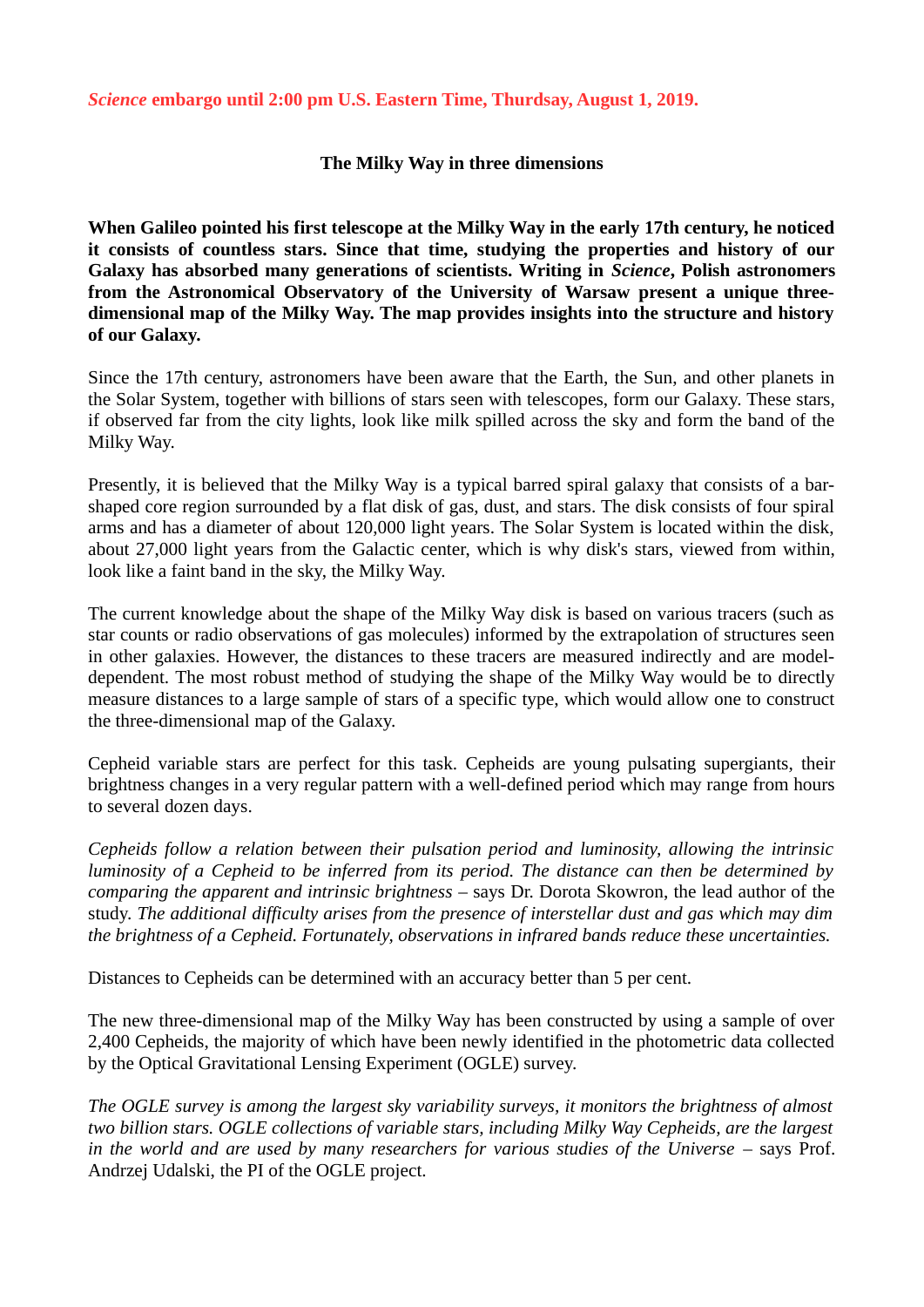The newly-constructed three-dimensional map of the Milky Way is the first map that is based on direct distances to thousands of individual objects as distant as the expected boundary of the Galactic disk. The map demonstrates that the Milky Way disk is not flat, it is warped at distances greater than 25,000 light years from the Galactic center.

*Warping of the Galactic disk has been detected before, but this is the first time we can use individual objects to trace its shape in three dimensions* – says Przemek Mróz, a graduate student at the University of Warsaw. Stars in the outer parts of the Milky Way disk may be displaced from the Galactic plane by 4,500 light years relative to the central regions of the Galaxy. Warping may have been caused by interactions with satellite galaxies, intergalactic gas, or dark matter.

The Galactic disk does not have a constant thickness, it flares with the increasing distance from the Galactic center. The Galactic disk is about 500 light years thick near the Sun, whereas over 3,000 light years near its edge.

Cepheids' age can be determined based on their pulsation periods which has allowed astronomers to perform an age tomography of the Milky Way. The youngest Cepheids are located near the Galactic center, while the eldest – near the Milky Way's edge.

*We found many elongated substructures in the disk composed of stars of similar age. This indicates that Cepheids located there must have formed around the same time in one of the spiral arms. However, Cepheids that were formed in a spiral arm do not currently follow the exact location of that arm, because rotation velocities of spiral arms and stars are slightly different* – says Dr. Jan Skowron, the coauthor of the study.

Astronomers performed a simple simulation to test this hypothesis. They injected several star formation episodes into the spiral arms and assigned typical motions and rotation velocities to the stars within them.

*The simulated and observed structures are strikingly similar. This shows that our idea about the recent history of the Galactic disk is plausible and can explain the structures we see* – sums up Dr. Jan Skowron.

The paper that describes the discovery has been published in *Science*:

*A three-dimensional map of the Milky Way using classical Cepheid variable stars*, **D. M. Skowron, J. Skowron, P. Mróz, A. Udalski, P. Pietrukowicz, I. Soszyński, M. K. Szymański, R. Poleski, S. Kozłowski, K. Ulaczyk, K. Rybicki, and P. Iwanek** 2019, *Science*, doi:10.1126/science.aau3181.

### **Images:**

All images can be downloaded from:

http://www.astrouw.edu.pl/~jskowron/ogle/PR/galactic-cepheids-s7W5sx/

Password protected until the Science embargo ends: login: ogle Password: 3dgalaxy